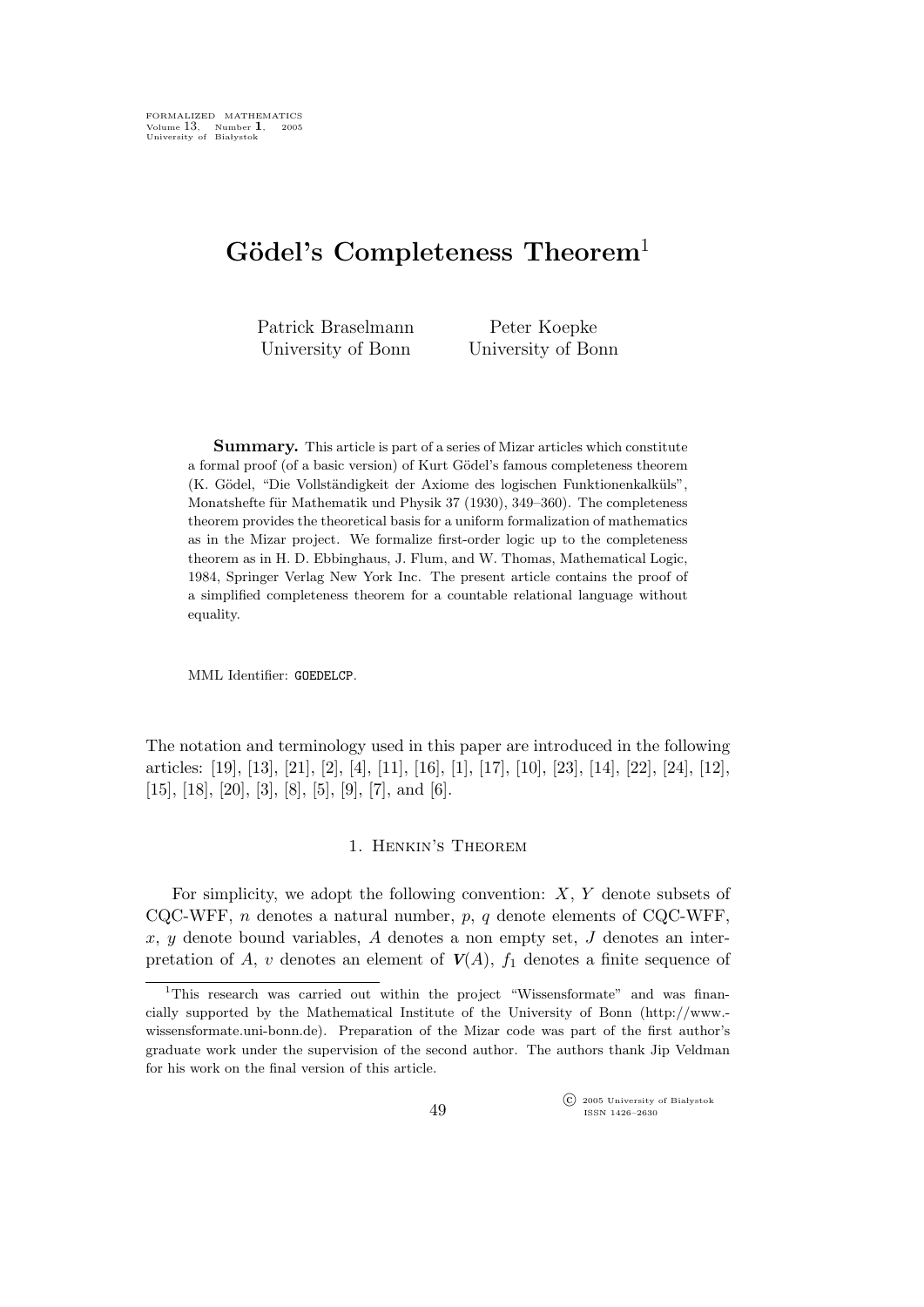elements of CQC-WFF,  $C_1$ ,  $C_2$ ,  $C_3$  denote consistent subsets of CQC-WFF,  $J_1$ denotes a Henkin interpretation of  $C_1$ , and a denotes an element of A.

Let us consider  $X$ . We say that  $X$  is negation faithful if and only if:

(Def. 1)  $X \vdash p$  or  $X \vdash \neg p$ .

Let us consider  $X$ . We say that  $X$  has examples if and only if:

(Def. 2) For all x, p there exists y such that  $X \vdash \neg \exists_x p \lor p(x, y)$ .

One can prove the following propositions:

- (1) If  $C_1$  is negation faithful, then  $C_1 \vdash p$  iff  $C_1 \nvdash \neg p$ .
- (2) For every finite sequence f of elements of CQC-WFF such that  $\vdash$  f  $\cap$  $\langle \neg p \vee q \rangle$  and  $\vdash f \cap \langle p \rangle$  holds  $\vdash f \cap \langle q \rangle$ .
- (3) If X has examples, then  $X \vdash \exists_x p$  iff there exists y such that  $X \vdash p(x, \bot)$  $y)$ .
- (4) Suppose if  $C_1$  is negation faithful and has examples, then  $J_1$ , valle p iff  $C_1 \vdash p$ . Suppose  $C_1$  is negation faithful and has examples. Then  $J_1$ , valH  $\models \neg p$  if and only if  $C_1 \vdash \neg p$ .
- (5) If  $\vdash f_1 \cap \langle p \rangle$  and  $\vdash f_1 \cap \langle q \rangle$ , then  $\vdash f_1 \cap \langle p \land q \rangle$ .
- (6)  $X \vdash p$  and  $X \vdash q$  iff  $X \vdash p \land q$ .
- (7) Suppose that
- (i) if  $C_1$  is negation faithful and has examples, then  $J_1$ , val $H \models p$  iff  $C_1 \models p$ , and
- (ii) if  $C_1$  is negation faithful and has examples, then  $J_1$ , vallet  $\models q$  iff  $C_1 \models q$ . Suppose  $C_1$  is negation faithful and has examples. Then  $J_1$ , vallet  $\models p \land q$ if and only if  $C_1$  ⊢  $p \wedge q$ .
- (8) Let given p. Suppose the number of quantifiers in  $p \leq 0$ . If  $C_1$  is negation faithful and has examples, then  $J_1$ , val $H \models p$  iff  $C_1 \models p$ .
- (9)  $J, v \models \exists_x p$  iff there exists a such that  $J, v(x \upharpoonright a) \models p$ .
- (10)  $J_1$ , valH  $\models \exists_x p$  iff there exists y such that  $J_1$ , valH  $\models p(x, y)$ .
- (11)  $J, v \models \neg \exists_x \neg p \text{ iff } J, v \models \forall_x p.$
- (12)  $X \vdash \neg \exists_x \neg p \text{ iff } X \vdash \forall_x p.$
- (13) The number of quantifiers in  $\exists_x p =$  (the number of quantifiers in  $p$ ) + 1.
- (14) The number of quantifiers in  $p =$  the number of quantifiers in  $p(x, y)$ .

In the sequel a denotes a set.

The following three propositions are true:

- (15) Let given p. Suppose the number of quantifiers in  $p = 1$ . If  $C_1$  is negation faithful and has examples, then  $J_1$ , valH  $\models p$  iff  $C_1 \vdash p$ .
- (16) Let given n. Suppose that for every p such that the number of quantifiers in  $p \leq n$  holds if  $C_1$  is negation faithful and has examples, then  $J_1$ , valle p iff  $C_1 \vdash p$ . Let given p. Suppose the number of quantifiers in  $p \leq n+1$ . If  $C_1$  is negation faithful and has examples, then  $J_1$ , vallet  $\models p$  iff  $C_1 \vdash p$ .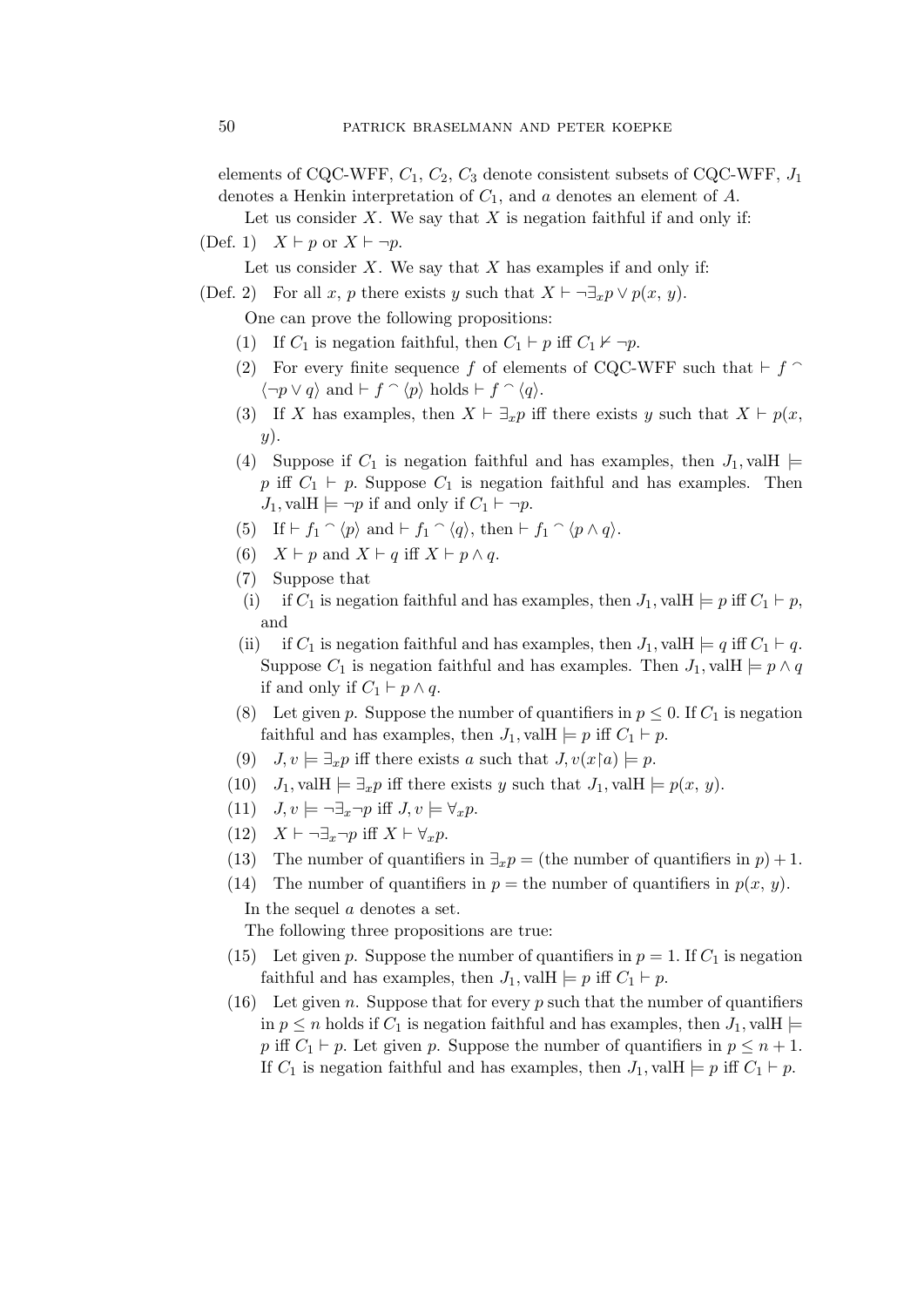(17) For every p such that  $C_1$  is negation faithful and has examples holds  $J_1$ , val $H \models p$  iff  $C_1 \vdash p$ .

## 2. Satisfiability of Consistent Sets of Formulas with Finitely Many Free Variables

The following proposition is true

(18) WFF is countable.

The subset ExCl of CQC-WFF is defined by:

(Def. 3)  $a \in \text{ExCl}$  iff there exist x, p such that  $a = \exists_x p$ .

The following propositions are true:

- (19) CQC-WFF is countable.
- (20) ExCl is non empty and ExCl is countable.

Let p be an element of WFF. Let us assume that p is existential. The functor  $ExBound(p)$  yielding a bound variable is defined as follows:

(Def. 4) There exists an element q of WFF such that  $p = \exists_{\text{ExBound}(p)} q$ .

Let  $p$  be an element of CQC-WFF. Let us assume that  $p$  is existential. The functor  $ExScope(p)$  yielding an element of CQC-WFF is defined by:

(Def. 5) There exists x such that  $p = \exists_x \text{ExScope}(p)$ .

Let  $F$  be a function from  $N$  into CQC-WFF and let  $a$  be a natural number. The bound in  $F(a)$  yields a bound variable and is defined as follows:

(Def. 6) If  $p = F(a)$ , then the bound in  $F(a) =$  ExBound $(p)$ .

Let  $F$  be a function from  $N$  into CQC-WFF and let  $a$  be a natural number. The scope of  $F(a)$  yields an element of CQC-WFF and is defined by:

(Def. 7) If  $p = F(a)$ , then the scope of  $F(a) = \text{ExScope}(p)$ .

Let us consider X. The functor  $\text{snb}(X)$  yields an element of  $2^{\text{BoundVar}}$  and is defined by:

(Def. 8)  $\operatorname{snb}(X) = \bigcup \{\operatorname{snb}(p) : p \in X\}.$ 

Next we state a number of propositions:

- (21) If  $p \in X$ , then  $X \vdash p$ .
- (22) ExBound $(\exists_x p) = x$  and ExScope $(\exists_x p) = p$ .
- $(23)$   $X \vdash \text{VERUM}$ .
- (24)  $X \vdash \neg$  VERUM iff X is inconsistent.
- (25) For all finite sequences f, g of elements of CQC-WFF such that  $0 < \text{len } f$ and  $\vdash f \cap \langle p \rangle$  holds  $\vdash (\text{Ant}(f)) \cap g \cap \langle \text{Suc}(f) \rangle \cap \langle p \rangle$ .
- (26)  $\text{snb}(\{p\}) = \text{snb}(p)$ .
- (27)  $\operatorname{snb}(X \cup Y) = \operatorname{snb}(X) \cup \operatorname{snb}(Y)$ .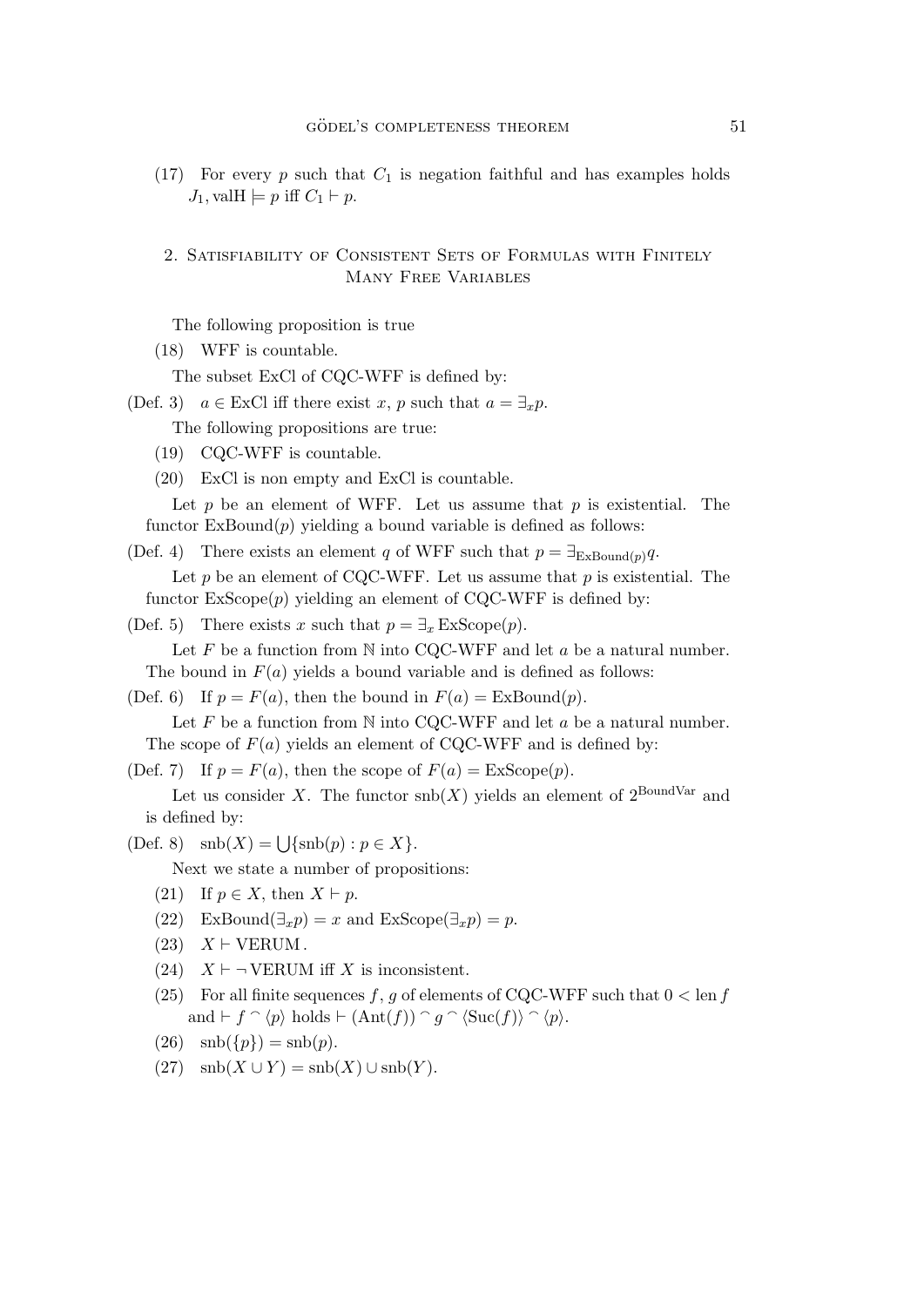- (28) For every element A of  $2^{\text{BoundVar}}$  such that A is finite there exists x such that  $x \notin A$ .
- (29) If  $X \subseteq Y$ , then  $\text{snb}(X) \subseteq \text{snb}(Y)$ .
- (30) For every finite sequence f of elements of CQC-WFF holds  $\text{snb}(\text{rng } f)$  =  $\operatorname{snb}(f)$ .
- (31) If  $\text{snb}(C_1)$  is finite, then there exists  $C_2$  such that  $C_1 \subseteq C_2$  and  $C_2$  has examples.
- (32) If  $X \vdash p$  and  $X \subseteq Y$ , then  $Y \vdash p$ .
- (33) If  $C_1$  has examples, then there exists  $C_2$  such that  $C_1 \subseteq C_2$  and  $C_2$  is negation faithful and has examples.

In the sequel  $J_2$  denotes a Henkin interpretation of  $C_3$ , J denotes an interpretation of A, and v denotes an element of  $V(A)$ .

We now state the proposition

(34) If  $\text{snb}(C_1)$  is finite, then there exist  $C_3$ ,  $J_2$  such that  $J_2$ , vallet  $\models C_1$ .

#### 3. GÖDEL'S COMPLETENESS THEOREM

We now state four propositions:

- (35) If  $J, v \models X$  and  $Y \subseteq X$ , then  $J, v \models Y$ .
- (36) If  $\text{snb}(X)$  is finite, then  $\text{snb}(X \cup \{p\})$  is finite.
- (37) If  $X \models p$ , then  $J, v \not\models X \cup {\neg p}$ .
- (38) If snb(X) is finite and  $X \models p$ , then  $X \models p$ .

### **REFERENCES**

- [1] Grzegorz Bancerek. Connectives and subformulae of the first order language. Formalized Mathematics, 1(3):451-458, 1990.
- [2] Grzegorz Bancerek. The fundamental properties of natural numbers. Formalized Mathematics,  $1(1):41-46$ , 1990.
- [3] Grzegorz Bancerek. Countable sets and Hessenberg's theorem. Formalized Mathematics, 2(1):65–69, 1991.
- [4] Grzegorz Bancerek and Krzysztof Hryniewiecki. Segments of natural numbers and finite sequences. Formalized Mathematics, 1(1):107-114, 1990.
- [5] Patrick Braselmann and Peter Koepke. Coincidence lemma and substitution lemma. Formalized Mathematics, 13(1):17–26, 2005.
- [6] Patrick Braselmann and Peter Koepke. Equivalences of inconsistency and Henkin models. Formalized Mathematics, 13(1):45–48, 2005.
- [7] Patrick Braselmann and Peter Koepke. A sequent calculus for first-order logic. Formalized Mathematics, 13(1):33–39, 2005.
- [8] Patrick Braselmann and Peter Koepke. Substitution in first-order formulas: Elementary properties. Formalized Mathematics,  $13(1)$ :5–15, 2005.
- [9] Patrick Braselmann and Peter Koepke. Substitution in first-order formulas. Part II. The construction of first-order formulas. Formalized Mathematics, 13(1):27–32, 2005.
- [10] Czesław Byliński. A classical first order language. Formalized Mathematics, 1(4):669–676, 1990.<br>
[11] Czesław Byliński. Functions and their basic properties. Formalized Mathematics, 1(1):55–
- 65, 1990.